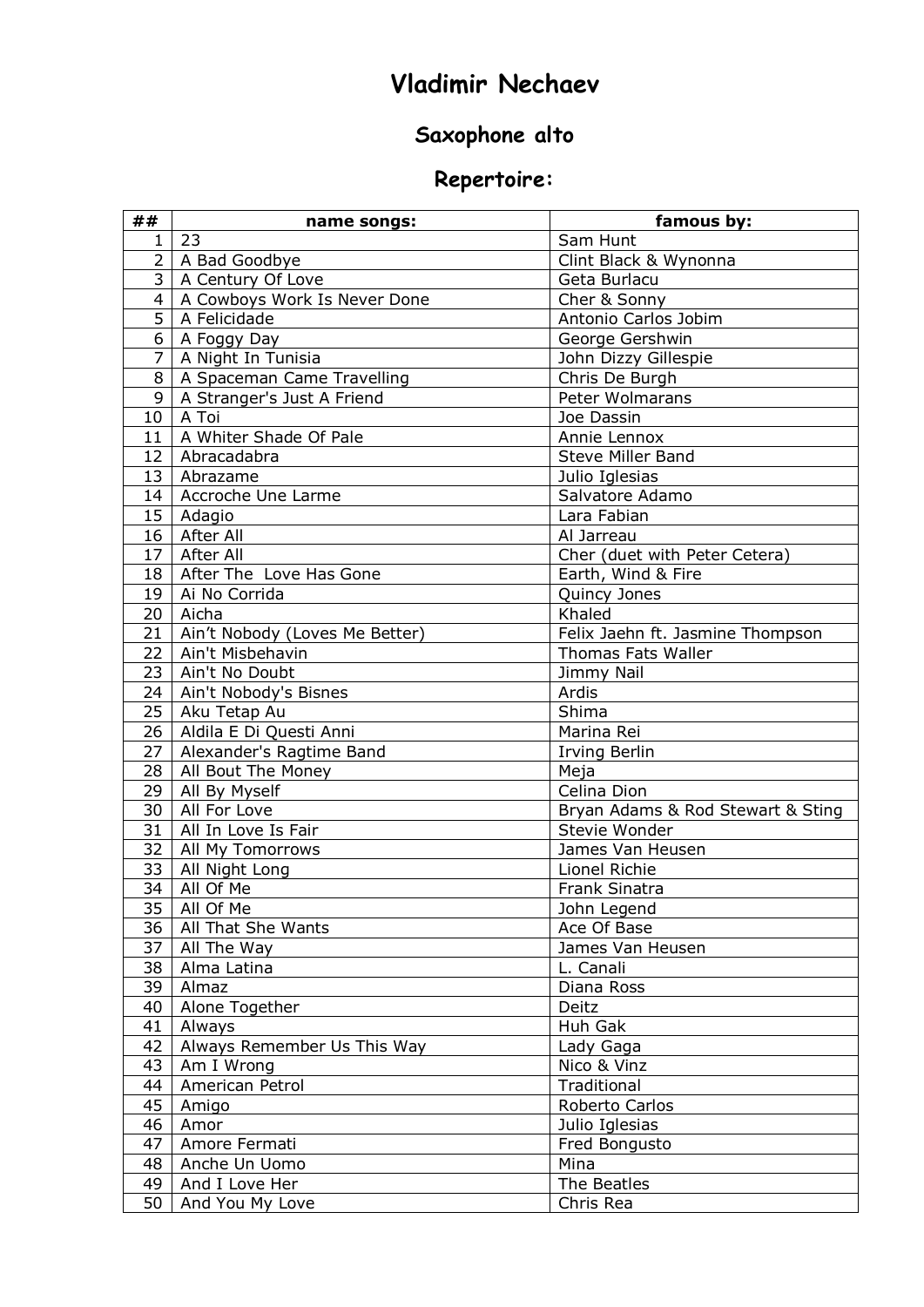| 51  | Anema E Core                  | Beniamino Gigli              |
|-----|-------------------------------|------------------------------|
| 52  | Angel                         | Adriano Celentano            |
| 53  | Angel Eyes                    | <b>Matt Dennis</b>           |
| 54  | Angeli                        | Losi                         |
| 55  | <b>Anithing Goes</b>          | Cole Porter                  |
| 56  | Anna Viviamo                  | Marco Masini                 |
| 57  | Anniversary                   | Japanese pops                |
| 58  | Another Day In Paradise       | Phil Collins                 |
| 59  | Antonio's Song (The Rainbow)  | Michael Franks               |
| 60  | Any Man Of Mine               | Shania Twain                 |
| 61  | Anyone                        | Justin Bieber                |
| 62  | Apri il Cuore                 | Adriano Celentano            |
| 63  |                               |                              |
|     | April In Paris                | Vernon Duke                  |
| 64  | Aquareda Do Brazil            | Ary Barrozo                  |
| 65  | <b>Arthurs Theme</b>          | Christopher Cross            |
| 66  | As Long As You Love Me        | <b>Backstreet Boys</b>       |
| 67  | As rosas nao falam            | Julio Sezar                  |
| 68  | As Time Goes By               | Herman Hupfeld               |
| 69  | At Long Last Love             | Cole Porter                  |
| 70  | At The Hop                    | A Singer                     |
| 71  | Attention                     | Charlie Puth                 |
| 72  | Autumn In New York            | Vernon Duke                  |
| 73  | Autumn Leaves                 | Joseph Kosma                 |
| 74  | Ave Maria                     | Franz Schubert               |
| 75  | Azzurro                       | Adriano Celentano            |
| 76  | Baby                          | Clean Bandit                 |
| 77  | <b>Baby Doll</b>              | <b>Top Cats</b>              |
| 78  | Baci                          | Adriano Celentano            |
| 79  | <b>Back For Good</b>          | Gary Barlow (Take That)      |
| 80  | <b>Back to Black</b>          | Amy Winehouse                |
| 81  | <b>Backer Street</b>          | Gerry Rafferty               |
| 82  | <b>Bad Moon Rising</b>        | Creedence Clearwater Revival |
| 83  | <b>Bailamos</b>               | Enrique Iglesias             |
| 84  | Bambina                       | Pino Daniele                 |
| 85  | Bamboleo                      | Gipsy King                   |
| 86  | Batte Forte                   | Lollipop                     |
| 87  | Be With You                   | Enriqui Iglesias             |
| 88  | Beautiful                     | Bosson                       |
| 89  | <b>Beautiful Madness</b>      | Michael Patrick Kelly        |
| 90  | Beauty And He Beast           | Alan Menken                  |
| 91  | Because I Love You            | Stevie Wonder                |
| 92  | Beer Barrel Polka (Rosamunda) | Jaromir Veivoda              |
| 93  | Begin The Beguine             | Cole Porter                  |
| 94  | Bei Dir War Es Immer So Schon | Theo Mackeben                |
| 95  | Bei Mir Bist Du Schon         | Sholomon Secunda             |
| 96  | <b>Believe</b>                | Elton John                   |
| 97  | Believer                      | Imagine Dragons              |
| 98  | Bella 'mbriana                | Pino Daniele                 |
| 99  | <b>Belle</b>                  | Notre Dame De Parise         |
| 100 | Besame Mucho                  | Andrea Bocelli               |
| 101 | <b>Billie Jean</b>            | Karen Souza                  |
| 102 | <b>Billie Jean</b>            | Michael Jackson              |
| 103 | <b>Black Ice</b>              | Jeff Lorber                  |
| 104 | <b>Black Orpheus</b>          | Luiz Bonfa                   |
| 105 | Blessed                       | Elton John                   |
| 106 | <b>Blinding Lights</b>        | The Weeknd                   |
| 107 | <b>Blue Basso</b>             | <b>Rik Elings</b>            |
| 108 | <b>Blue Bird</b>              | Allen Vizzutti               |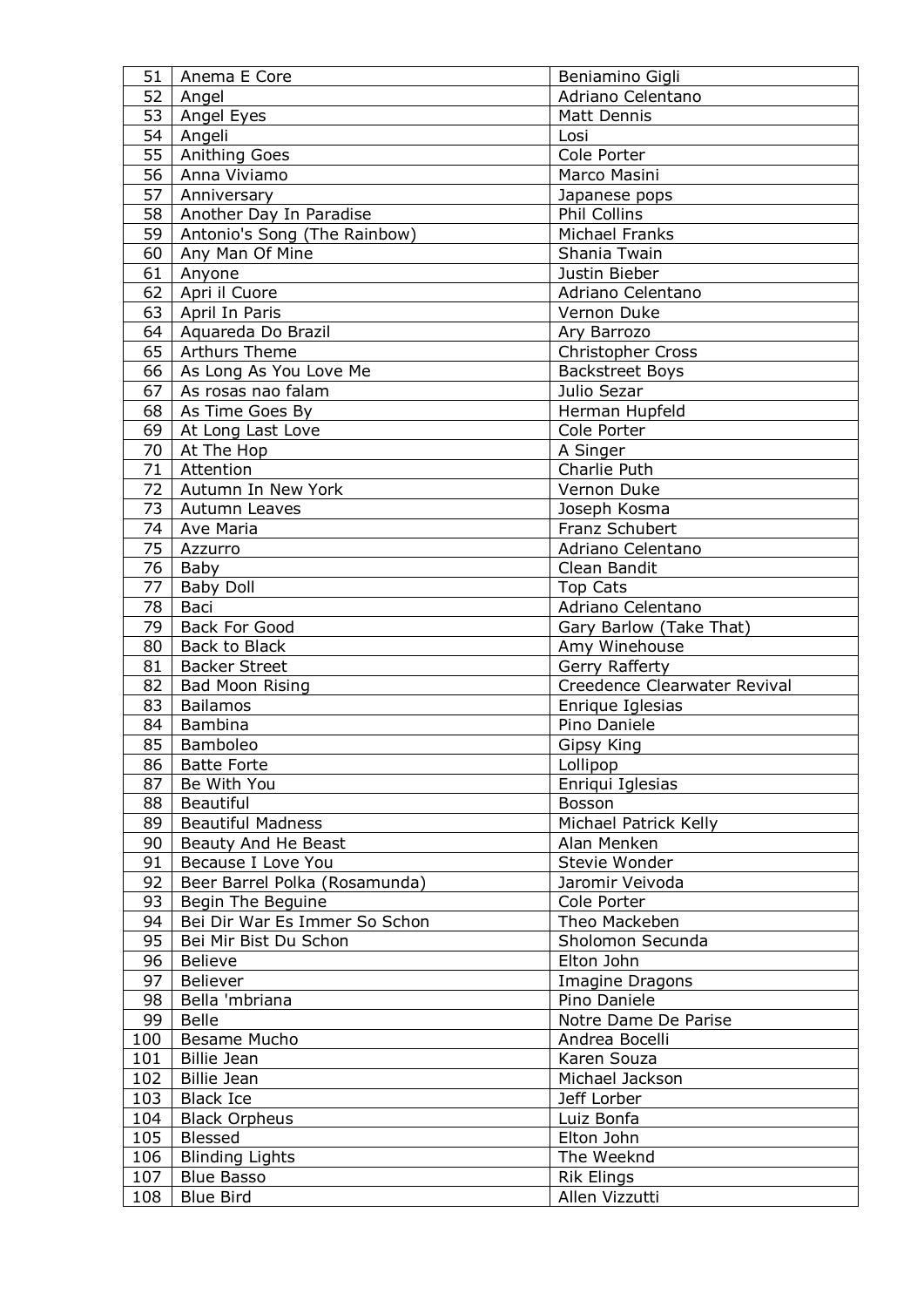| 109 | <b>Blue Bossa</b>           | Kenny Dorham             |
|-----|-----------------------------|--------------------------|
| 110 | <b>Blue Eyes</b>            | Elton John               |
| 111 | <b>Blue Eyes Blue</b>       | Eric Clapton             |
| 112 | <b>Blue Moon</b>            | Richard Rodgers          |
| 113 | <b>Blue Suede Shoes</b>     | Carl Lee Perkins         |
| 114 | Bluebird                    | Miranda Lambert          |
| 115 | <b>Boblicity</b>            | Imo Scnmortz             |
| 116 | Boogie On Reggae Woman      | Stevie Wonder            |
| 117 | Boogie Oogie Oogie          | A Taste Of Honey         |
| 118 | Born To Make You Happy      | <b>Britney Spears</b>    |
| 119 | <b>Bragger</b>              | Kelsea Ballerini         |
| 120 | Break My Heart              | Dua Lipa                 |
| 121 | Breakfast In America        | Supertramp               |
| 122 | <b>Breakout</b>             |                          |
|     | Breezin'                    | Swing Out Sisters        |
| 123 |                             | George Benson            |
| 124 | <b>Brivido Caldo</b>        | Adriano Celentano        |
| 125 | Brother Lui                 | Modern Talking           |
| 126 | Brown Jug                   | Glen Miller              |
| 127 | Buona Vita                  | Eros Ramazotti           |
| 128 | But Not For Me              | George Gershwin          |
| 129 | Bye Bye Blackbird           | Rey Henderson            |
| 130 | Call Me                     | Tony Hatch               |
| 131 | Call Me Maybe               | Carly Rae Jepsen         |
| 132 | Cambio Dolor                | Natalia Oreiro           |
| 133 | Candle In The Wind          | Elton John               |
| 134 | Can't Help Falling In Love  | Andy Williams            |
| 135 | Can't Take My Hands Off You | Soultans                 |
| 136 | Cantaloupe Island           | Herbie Hancock           |
| 137 | Careless Whisper            | George Michael           |
| 138 | Carobno Jutro               | Nina Badric              |
| 139 | Casablanca                  | <b>Bertie Higgins</b>    |
| 140 | Catch On                    | Brenda Russell           |
| 141 | Catwalk                     | Shakatak                 |
|     | 142   C'est Si Bon          | Henri Betti              |
| 143 | Chan Cahn                   | Francisco Repilado Munoz |
| 144 | Change                      | Lisa Stansfield          |
| 145 | Change The World            | Babyface                 |
| 146 | Chattanooga Choo Choo       | Glenn Miller             |
| 147 | Che Vita E'                 | Irene Grandi             |
| 148 | Cheek To Cheek              | Irving Berlin            |
| 149 | Chega De Saudade            | Antonio Carlos Jobim     |
| 150 | Cherry Pink                 | Louis Guglielmi          |
| 151 | Chery Chery Lady            | Modern Talking           |
| 152 | Chopin Samba                | <b>Rik Elings</b>        |
| 153 | Cinderella Girl             | Modern Talking           |
| 154 | Cinnamon And Clove          | Johny Mandel             |
| 155 | Cisco Kid                   | War                      |
| 156 | Clair                       | Gilbert O' Sullivan      |
| 157 | Close To You                | Carpenters               |
| 158 | Cold Heart                  | Dua Lipa                 |
| 159 | Colour My World             | Chicago                  |
| 160 | Come Back To Sorento        | Renzo Arbore             |
| 161 | Come Fly With Me            | Jimmy Van Heusen         |
| 162 | Come Vorrei                 | Ricchi E Poveri          |
| 163 | Comme ils Disent            | Dany Brillant            |
| 164 | Confessa                    | Adriano Celentano        |
| 165 | Consolation                 | Alan Minton              |
| 166 | Copacabana                  | <b>Barry Manilow</b>     |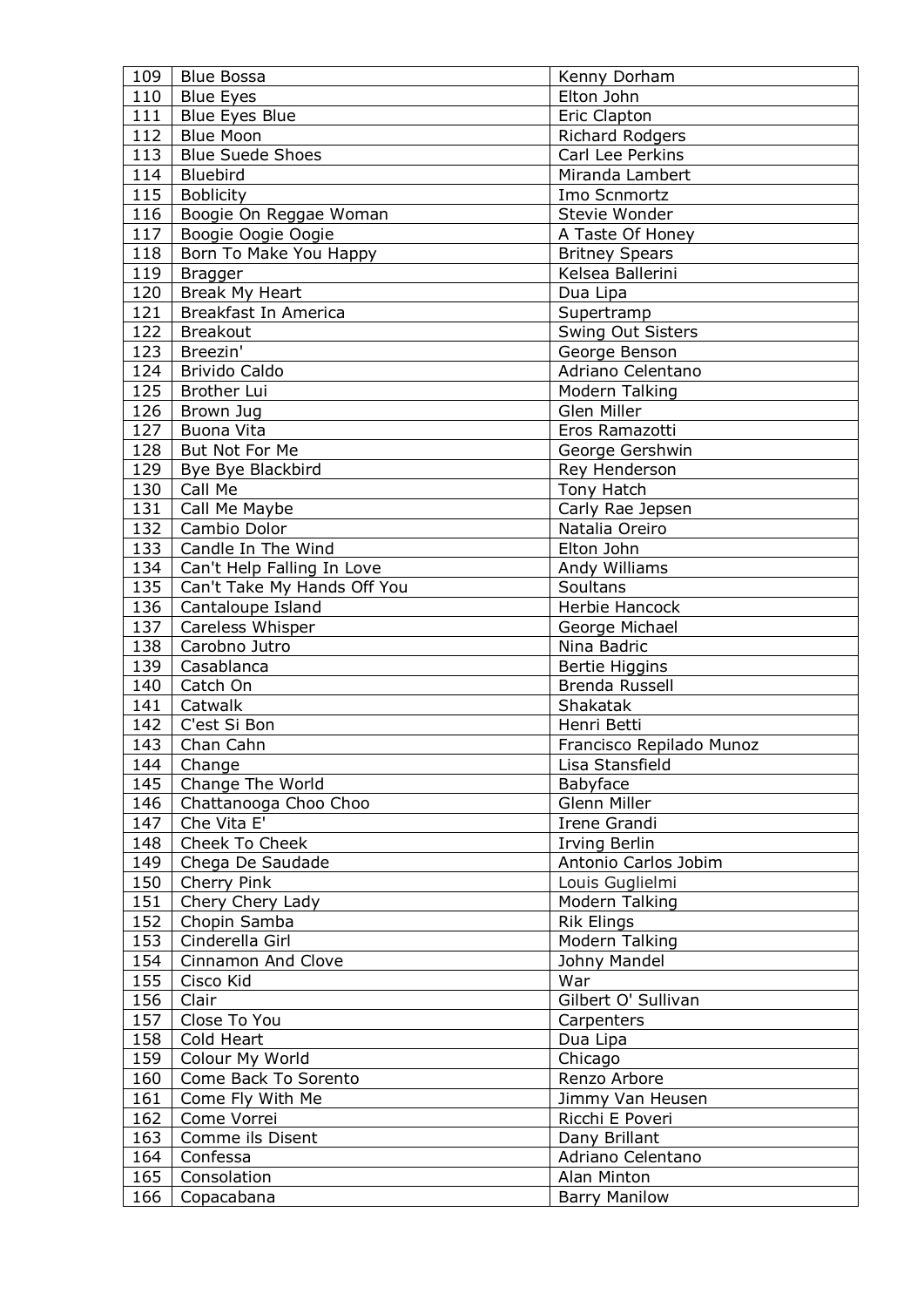| 167 | Corazon Espinado                       | Carlos Santana                |
|-----|----------------------------------------|-------------------------------|
| 168 | Corcovado                              | Antonio Carlos Jobim          |
| 169 | Cosa Sei                               | Ricchi E Poveri               |
| 170 | Cose Della Vita                        | Eros Ramazzotti & Tina Turner |
| 171 | Could I Have This Kiss Forever         | E. Iglesias & W. Houston      |
| 172 | Crash Boom Bang                        | Roxette                       |
| 173 | Crazy                                  | Patsy CLine                   |
| 174 | <b>Cruising For Bruising</b>           | <b>Basia</b>                  |
| 175 | Crush                                  | Jennifer Paige                |
| 176 | Cry Me A River                         | Crystal Gayle                 |
| 177 | Cryin' Time                            | Julio Iglesias                |
| 178 | Cut The Cake                           | Avarage White Band            |
| 179 | Cute                                   | Neal Hefti                    |
| 180 | Cycles                                 | Caldwell                      |
| 181 | D'Allemagne                            | Patricia Kaas                 |
| 182 |                                        | Tones and I                   |
|     | Dance Monkey<br>Daniel                 |                               |
| 183 |                                        | Elton John                    |
| 184 | Danke Schon                            | Bert Kaempfert                |
| 185 | Danny Boy                              | Frederick Edward Weatherly    |
| 186 | Dark Blue Room                         | Allen Vizzutti                |
| 187 | Dave                                   | <b>Rik Elings</b>             |
| 188 | Day After Day                          | Badfinger                     |
| 189 | Days Of Wine And Roses                 | Henry Mancici                 |
| 190 | De Que Manera Te Olvido Pista Mariachi | Vicente Fernandez             |
| 191 | Deep Purple                            | Les Gorven                    |
| 192 | Dejame Llorar                          | Ricardo Montaner              |
| 193 | Delilah                                | Tom Jones                     |
| 194 | Dentro Me                              | Marina Rei                    |
| 195 | Desafinado                             | Antonio Carlos Jobim          |
| 196 | Desire                                 | Tom Scott                     |
| 197 | Diamante                               | Zucchero                      |
| 198 | Diamonds                               | Sam Smith                     |
| 199 | Didn't We Almost Have It All           | Whitney Houston               |
| 200 | Die Blonde Matros                      | Peter Wolmarans               |
| 201 | Ding A Dong                            | Teach In                      |
|     | 202   Doce Doce                        | Fred Bongusto                 |
| 203 | Doin' Time                             | Lana Del Rey                  |
| 204 | Domino                                 | Jessie J                      |
| 205 | Domino                                 | Unknown                       |
| 206 | Don't Be Cruel                         | <b>Elvis Presley</b>          |
| 207 | Don't Dream Of Anybody But Me          | Neal Hefti                    |
| 208 | Don't Get Around Much Anymore          | Duke Ellington                |
| 209 | Don't Go Breaking My Heart             | Elton John                    |
| 210 | Don't Go Yet                           | Camila Cabello                |
| 211 | Don't Know Why                         | Norah Jones                   |
| 212 | Don't Roll Those Bloodshot Eyes At Me  | Don Carroll's                 |
| 213 | Don't Speak                            | No Doubt                      |
| 214 | Don't Start Now                        | Dua Lipa                      |
| 215 | Don't You Remember                     | Adele                         |
| 216 | Down On The Corner                     | Creedence Clearwater Revival  |
| 217 | Dream A Little Dream                   | Robbie Williams               |
| 218 | Driving Home For Christmas             | Chris Rea                     |
| 219 | Earth Song                             | Michael Jackson               |
| 220 | East Of The Sun                        | <b>Brooks Bowman</b>          |
| 221 | Easy                                   | The Commodores                |
| 222 | Easy                                   | Adele                         |
| 223 | Easy Living                            | Lee Robin & Ralph Rainger     |
| 224 | Ebony And Ivory                        | Stevie Wonder                 |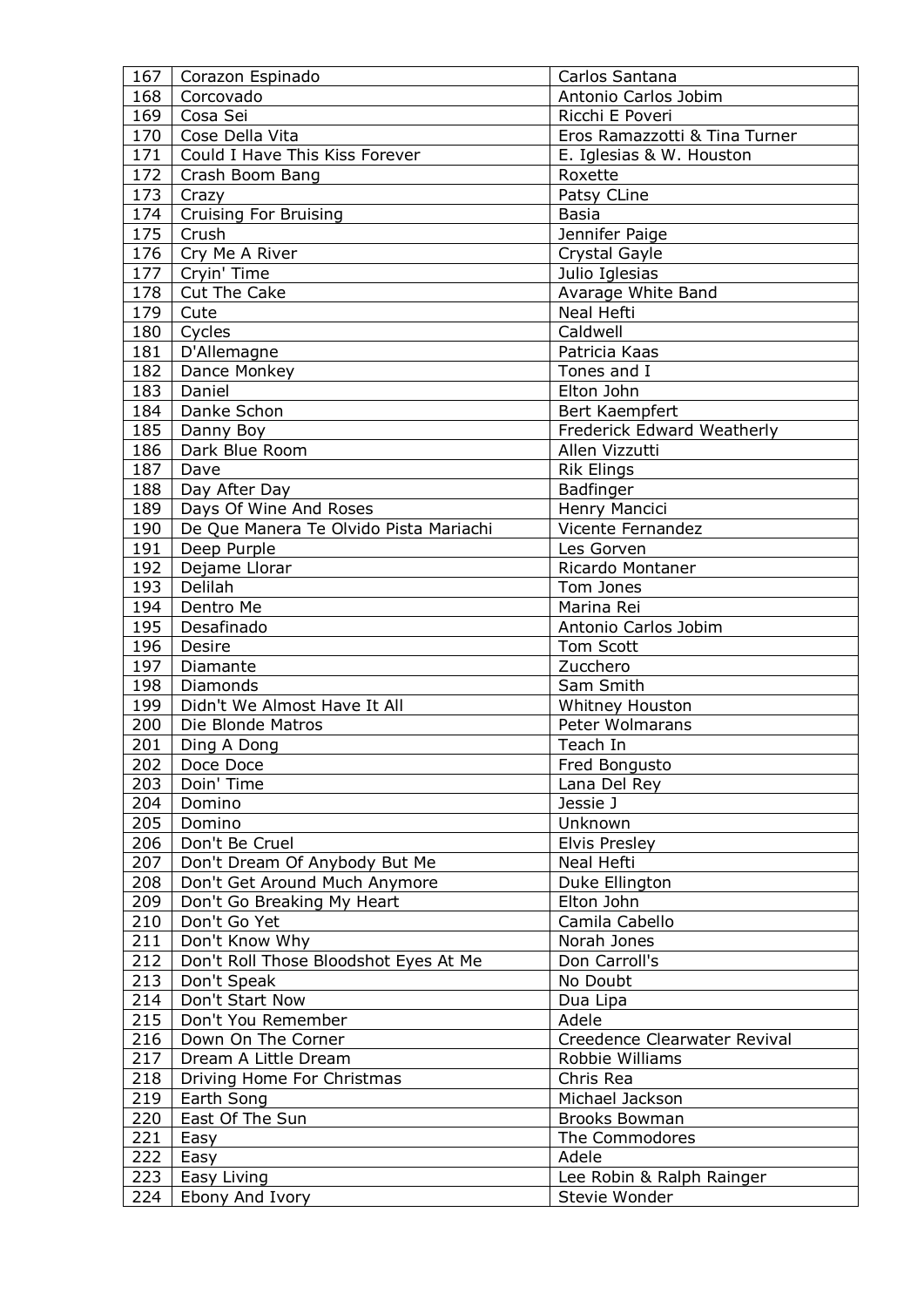| 225 | El Condor Pasa                         | Simon & Garfunkel                   |
|-----|----------------------------------------|-------------------------------------|
| 226 | El Dia Que Quieras                     | Luis Miguel                         |
| 227 | El Kanto Tempo                         | Adriano Celentano                   |
| 228 | El Shaddai                             | Amy Grant                           |
| 229 | Embraceable You                        | George Gershwin                     |
| 230 | Emergencia D'Amore                     | Laura Pausini                       |
| 231 | Emmanuelle                             | <b>Fausto Papette</b>               |
| 232 | End Of The Road                        | Boyz II Men                         |
| 233 | Endless                                | Van Vam Nguyen                      |
| 234 | <b>Endless Love</b>                    | Lionel Richie & Diana Ross          |
| 235 | Et Si Tu N'existais Pas                | Joe Dassin                          |
| 236 | Europa                                 | Carlos Santana                      |
| 237 | Every Time We Say Goodbye              | Cole Porter                         |
| 238 | Everytime                              | <b>Britney Spears</b>               |
| 239 | Everyting You Are                      | <b>Rik Elings</b>                   |
| 240 | Exactly Like You                       | Jimmy McHugh                        |
| 241 | Fai Rumore                             | Diodato                             |
| 242 | Faith                                  | George Michael                      |
| 243 | Fascinating Rhythm                     | George Gershwin                     |
| 244 | <b>Favorite Things</b>                 | <b>Richard Rodgers</b>              |
| 245 | <b>Feel It Still</b>                   | Portugal The Man                    |
| 246 | Feelings                               | Morris Albert                       |
| 247 | Feels So Good                          | Karen Souza                         |
| 248 | Fernando                               | <b>ABBA</b>                         |
| 249 | Fields Of Gold                         | Sting                               |
| 250 | Finesse                                | <b>Bruno Mars</b>                   |
| 251 | Flowers On The Grave                   | September                           |
| 252 | Fly Me To The Moon                     | <b>Bart Howard</b>                  |
| 253 | Fool (If You Think It's Over)          | Chris Rea                           |
| 254 | Fools Rush In                          | Rube Bloom                          |
| 255 | For Every Man There's A Woman          | <b>Frank Sinatra</b>                |
| 256 | For Once In My Life                    | Ron Miller                          |
| 257 | Fragile                                | Sting                               |
| 258 | Free The Child                         | Randy Crawford                      |
| 259 | Friend Like Me                         | Alan Menken                         |
| 260 | From A Distance                        | Bette Midler                        |
| 261 | From Sarah With Love                   | Sarah Connor                        |
| 262 | From Souvenir To Souvenirs             | Demis Roussos                       |
| 263 | Fun Fun Fun                            | The Beach Boys                      |
| 264 |                                        | Mezzoforte                          |
| 265 | Garden Party<br>Gentle Brain           | <b>Rik Elings</b>                   |
| 266 | Gentle Rain                            | Luiz Bonfa                          |
| 267 |                                        | Ray Charles                         |
| 268 | Georgia On My Mind<br>Get Back In Love | Japanese Pop                        |
| 269 | Get Back In Love                       |                                     |
|     |                                        | Joseph Williams                     |
| 270 | Get Lucky                              | Daft Punk                           |
| 271 | Get Lucky                              | Karen Souza                         |
| 272 | Get Me To The Church On Time           | Frederick Loewe                     |
| 273 | Giovane Amante Mia                     | Gianni Morandi                      |
| 274 | God Only Knows                         | The Beach Boys                      |
| 275 | Good Thing                             | Zedd & Kehlani cover ft. Abby Celso |
| 276 | Goodbye My Love, Goodbye               | Demis Roussos                       |
| 277 | Gotham City                            | R Kelly                             |
| 278 | Grasshopper                            | Jeff Lorber                         |
| 279 | Green Dolphin                          | Washington                          |
| 280 | Green Green Grass Of Home              | Claude Putman Jr.                   |
| 281 | Greensleeves                           | Traditional english                 |
| 282 | Grenade                                | <b>Bruno Mars</b>                   |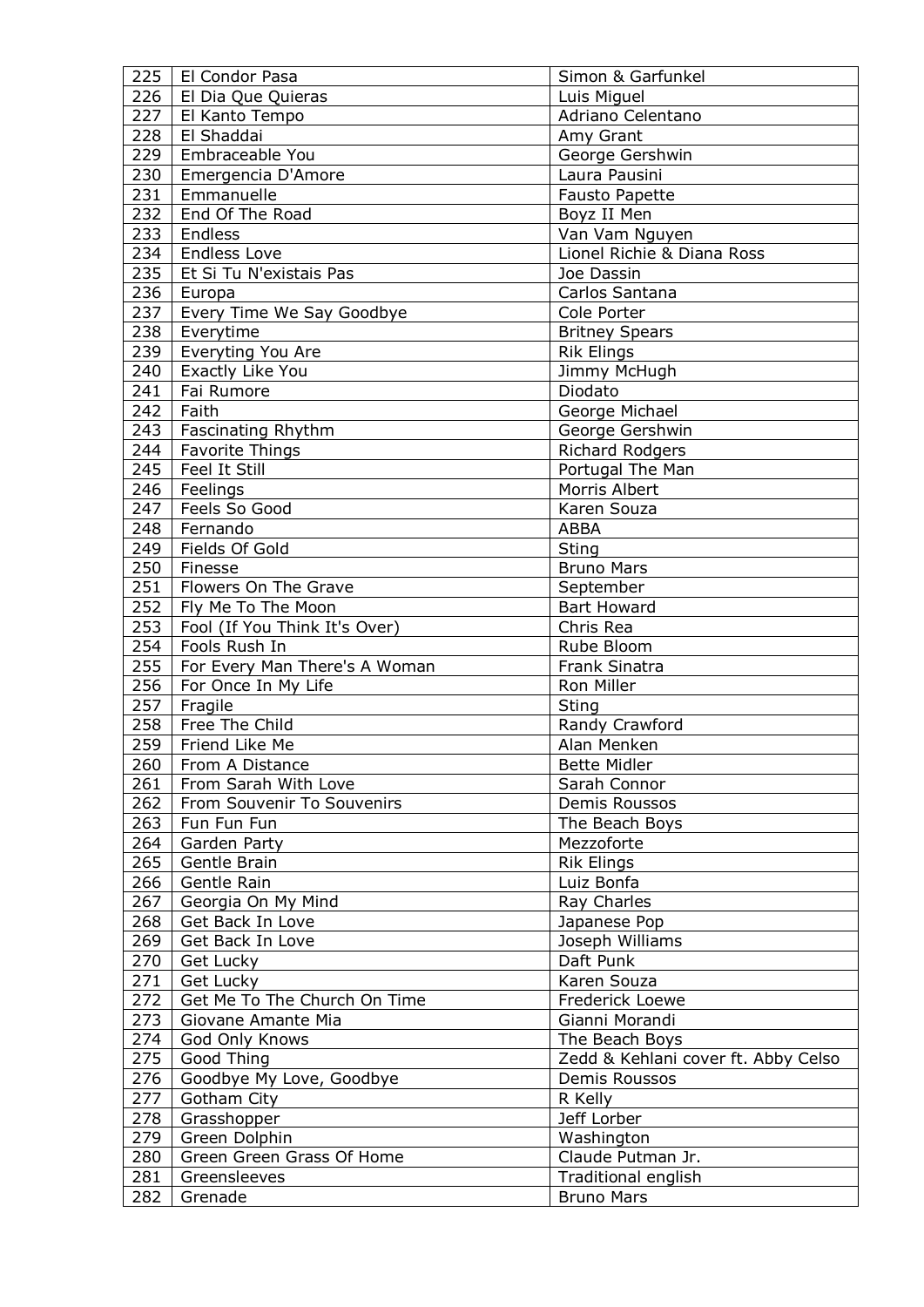| 283 | Guantanamera                      | Traditional                  |
|-----|-----------------------------------|------------------------------|
| 284 | Guarda Che Luno                   | Fred Bongusto                |
| 285 | <b>Guys And Dolls</b>             | Frank Loesser                |
| 286 | Gypsy Queen                       | Chris Norman                 |
| 287 | Happy New Year                    | <b>ABBA</b>                  |
| 288 | Harlem Nocturne                   | Earle Hagen                  |
| 289 | Havana                            | Kenny G                      |
| 290 | Have I Told You Lately            | Rod Stewart                  |
| 291 | Have You Ever See The Rain        | Karen Souza                  |
| 292 | Have You Ever Seen the Rain       | Creedence Clearwater Revival |
| 293 | He Won't Go                       | Adele                        |
| 294 | Head In The Wind                  | Charles M Gerungan           |
| 295 | <b>Heal The World</b>             | Michael Jackson              |
| 296 | Heaven                            | <b>Brian Adams</b>           |
| 297 | Heaven Is A Place On Earth        | Belinda Carlisle             |
| 298 | Hello                             | Adele (Ext. Kizomba Remix)   |
| 299 | Hello                             | Adele                        |
| 300 | Hello                             | Lionel Richie                |
| 301 | <b>Hello Dolly</b>                | Louis Armstrong              |
| 302 | Hello Mary Lou                    | Gene Pitnay                  |
| 303 | Here We Are                       | Gloria Estefan               |
| 304 | Here's That Rainy Day             | Johnny Burke                 |
| 305 | Hero                              | Enrique Iglesias             |
| 306 | Hero                              | Mariah Carey                 |
| 307 | Hey Jude                          | <b>Beatles</b>               |
| 308 |                                   |                              |
|     | Hey Mambo                         | <b>Barry Manilow</b>         |
| 309 | High Mountain Trail               | Allen Vizzutti               |
| 310 | Historia De Un Amor               | Luis Miguel                  |
| 311 | Hold On To The Nights             | <b>Richard Marx</b>          |
| 312 | Home In San An Tone               | <b>Bob Wills</b>             |
| 313 | Honesty                           | <b>Billy Joel</b>            |
| 314 | Honeysuckle Rose                  | <b>Thomas Fats Waller</b>    |
| 315 | Hotel California                  | Eagles                       |
| 316 | How Are U                         | Beni Arashiro                |
| 317 | How Can You Mend A Broken Heart   | <b>Bee Gees</b>              |
| 318 | How Could An Angel Break My Heart | Toni Braxton                 |
| 319 | How Deep Is The Question          | <b>Rik Elings</b>            |
| 320 | How Deep Is Your Love             | <b>Bee Gees</b>              |
| 321 | How High The Moon                 | Morgan Lewis                 |
| 322 | How Insensitive                   | Antonio Carlos Jobim         |
| 323 | How Long Has This Been Going On   | George Gershwin              |
| 324 | How Many People                   | Paul McCartney               |
| 325 | How Will I Know                   | Whitney Houston              |
| 326 | Huracan                           | Natalia Oreiro               |
| 327 | Hurt                              | Christina Aguilera           |
| 328 | I Believe I Can Fly               | R. kelly                     |
| 329 | I Believe In You                  | Frank Loe                    |
| 330 | I Can't Stop Loving You           | Ray Charles                  |
| 331 | I Concentate On You               | Cole Porter                  |
| 332 | I Cover The Waterfrom             | <b>Billie Holiday</b>        |
| 333 | I Do (Cherish You)                | 98 Degrees                   |
| 334 | I Don't Know                      | Allen Vizzutti               |
| 335 | I Feel Good                       | James Brown                  |
| 336 | I Get A Kick Out Of You           | Cole Porter                  |
| 337 | I Got Rhythm                      | George Gershwin              |
| 338 | I Have Nothing                    | Whitney Houston              |
| 339 | I Honestly Love You               | Olivia Newton-John           |
| 340 | I Just Called To Say I Love You   | Stevie Wonder                |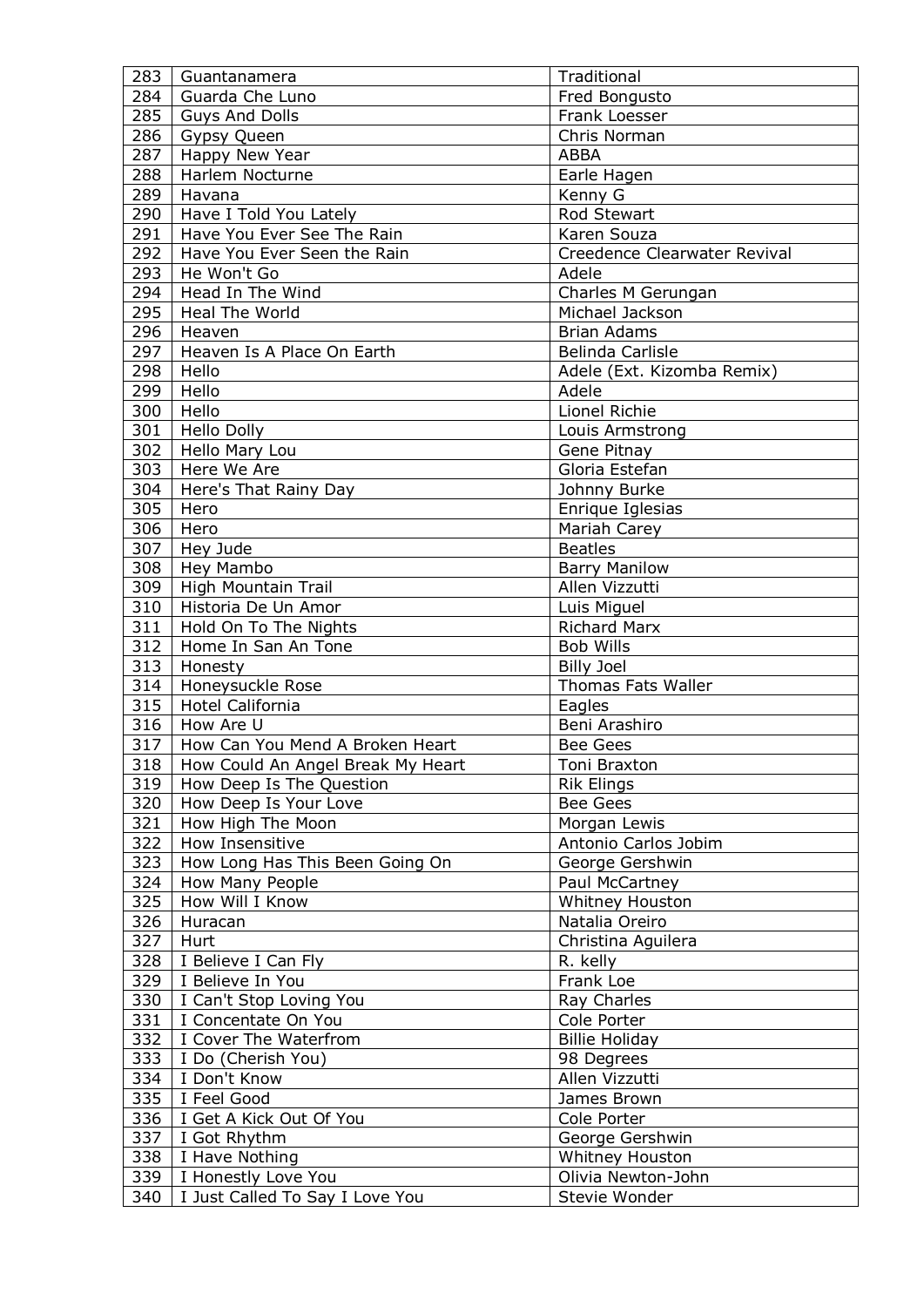| 341 | I Love Paris                    | Cole Porter                    |
|-----|---------------------------------|--------------------------------|
| 342 | I Miss You                      | Andres Balhorn                 |
| 343 | I Miss You Like Crazy           | The Moffatts                   |
| 344 | I Play For You                  | Nevergreen                     |
| 345 | I Shot The Sheriff              | Eric Clapton                   |
| 346 | I Wanna Hold You                | <b>McFly</b>                   |
| 347 | I Wish                          | Stevie Wonder                  |
| 348 | If I Were A Bell                | Frank Loesser                  |
| 349 | If I Were A Boy                 | Beyonce                        |
| 350 | If You Dont Know Me By Now      | <b>Harold Melvin</b>           |
| 351 | If You Leave Me Now             | Peter Cetera                   |
| 352 | Il Huevo De Colon               | Unknown                        |
| 353 | IL tempo Se Ne Va               | Adriano Celentano              |
| 354 | il Treno Va                     | <b>Toto Cutugno</b>            |
| 355 | Il Volo                         | Zucchero                       |
| 356 | I'll Never Break Your Heart     | <b>Backstreet Boys</b>         |
| 357 | I'm A Fool To Want You          | <b>Billie Holiday</b>          |
| 358 | I'm Glad There Is You           | Frank Sinatra                  |
| 359 | I'm In You                      | Peter Frampton                 |
| 360 | I'm Outta Love                  | Anastacia                      |
| 361 |                                 |                                |
|     | Imagine                         | John Lennon                    |
| 362 | In Assenza Di Te                | Laura Pausini<br>Glenn Miller  |
| 363 | In The Mood                     |                                |
| 364 | In The Still Of The Night       | Cole Porter                    |
| 365 | In Your Eyes                    | George Benson                  |
| 366 | Invitation                      | Shakatak                       |
| 367 | Isn't She Lovely                | Stevie Wonder                  |
| 368 | It Don't Mean A Thing           | Duke Ellington                 |
| 369 | It Had Better Be Tonight        | Michael Buble                  |
| 370 | It Never Entered My Mind        | Richard Rodgers                |
| 371 | It's All Over Now, Baby Blue    | Bob Dylan                      |
| 372 | It's All Right With Me          | Cole Porter                    |
| 373 | It's Only A Paper Moon          | Harold Arlen                   |
| 374 | It's Raining Again              | <b>Rick Davies</b>             |
| 375 | It's Raining Again              | Supertramp                     |
| 376 | I've Got A Crush On You         | George Gershwin                |
| 377 | I've Got The World On A String  | Frank Sinatra                  |
| 378 | Je Sto Vicino A Te              | Pino Daniele                   |
| 379 | Je T-aime                       | Lara Fabian                    |
| 380 | Jerusalema                      | Master KG feat. Nomcebo Zikode |
| 381 | Jesephine                       | Chris Rea                      |
| 382 | Jesus To A Child                | George Michael                 |
| 383 | Jive                            | Rob Rowbeny                    |
| 384 | Johnny                          | Edith Piaf                     |
| 385 | Jorsey Bounce                   | <b>Boddy Plater</b>            |
| 386 | Jose Rey De Los Cueros          | Gen Date                       |
| 387 | Just A Gigolo                   | Leonello Casucci               |
| 388 | Just For You                    | Alan Price                     |
| 389 | Just One Of Those Things        | Cole Porter                    |
| 390 | Just Say I Love Her             | Engelbert Humperdinck          |
| 391 | Just The Two Of Us              | <b>Bill Withers</b>            |
| 392 | Just The Way You Are            | <b>Billy Joel</b>              |
| 393 | Just Walk Away                  | Celine Dion                    |
| 394 | Killing Me Softly With His Song | Charles Fox                    |
| 395 | Kingston Town                   | <b>UB 40</b>                   |
| 396 | Know You By Heart               | Dave Koz                       |
| 397 | La Belle Dame Sans Regrets      | Sting                          |
| 398 | La Isla Bonita                  | Madonna                        |
|     |                                 |                                |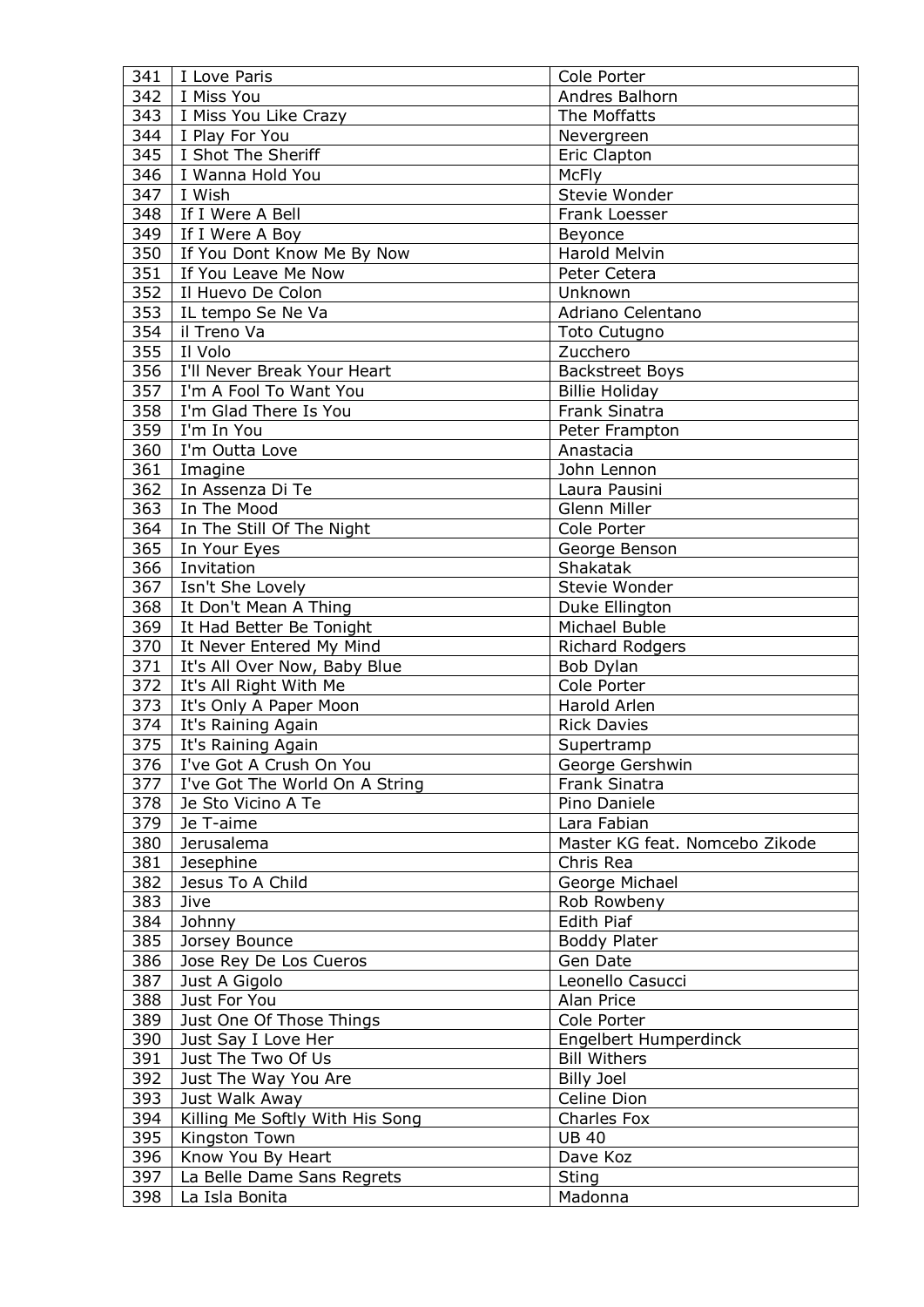| 399 | La Javanaise                       | Serge Gainsbourg        |
|-----|------------------------------------|-------------------------|
| 400 | La Luce Buona Delle Stelle         | Eros Ramazotti          |
| 401 | La Mia Canzone                     | Nino Reitano            |
| 402 | La Paloma                          | Sebastian Yradier       |
| 403 | La Playa                           | Unknown                 |
| 404 | La Samba                           | Ray Obiedo              |
| 405 | La shatami Italjano                | <b>Toto Cutugnio</b>    |
| 406 | La Vie En Rose                     | Dalida                  |
| 407 | Lady (Hear Me Tonight)             | Modjo                   |
| 408 | Lady Madonna                       | The Beatles             |
| 409 | Lago Rosso                         | Adriano Celentano       |
| 410 | L'arcobaleno                       | Adriano Celentano       |
| 411 | Lately                             | Stevie Wonder           |
| 412 | L'Attimo Per Sempre                | Alex Britti             |
| 413 | Laura                              | David Raksin            |
| 414 | Lavorero                           | Biagio Antonacci        |
| 415 | Left Alone                         | <b>Billie Holiday</b>   |
| 416 | Lei Pero                           | Eros Ramazzotti         |
| 417 | Lemon Tree                         | <b>Full Garden</b>      |
|     |                                    | Mike Wish               |
| 418 | Les Champs Elysees (Waterloo Road) |                         |
| 419 | Les Parapluies de Cherbourg        | Michel Legrand          |
| 420 | Let Her Go                         | Passenger               |
| 421 | Let It Be                          | <b>Beatles</b>          |
| 422 | L'Ete Indien                       | Joe Dassin              |
| 423 | Let's Dance                        | Chris Rea               |
| 424 | Let's Get Loud                     | Jennifer Lopez          |
| 425 | Let's Twist Again                  | Chubby Checker          |
| 426 | Levitating                         | Dua Lipa                |
|     | Liberta                            | Al Bano & Romina Power  |
| 427 | Libertango                         | Astor Piazzolla         |
| 428 | Lily Was Here                      | Candy Dulfer            |
| 429 | Listen To Your Heart               | Roxette                 |
| 430 | Listen With Your Heart             | Casey Donovan           |
| 431 | L'Italiano                         | <b>Toto Cutugno</b>     |
| 432 | Little Boat                        | Roberto Menescal        |
| 433 | Little Deuce Coupe                 | The Beach Boys          |
| 434 | Living Next Door To Alice          | Smokie                  |
| 435 | Locked Out Of Heaven               | <b>Bruno Mars</b>       |
| 436 | London Town                        | Paul McCartney          |
| 437 | Lonesome Shepherd                  | James Last              |
| 438 | Looking Out My Back Door           | <b>CCR</b>              |
| 439 | Love Again                         | Dua Lipa                |
| 440 | Love And Marriage                  | Frank Sinatra           |
| 441 | Love For Sale                      | Cole Porter             |
| 442 | Love In Portofino                  | Andrea Bocelli          |
| 443 | Love Me Like You Do                | <b>Ellie Goulding</b>   |
| 444 | Love Me Tender                     | Elvis Presley           |
| 445 | Love Song                          | Adele                   |
| 446 | Love Story                         | Francis Lai             |
| 447 | Love To See You Cry                | Enrique Iglesias        |
| 448 | Lucky Lips                         | Cliff Richard           |
| 449 | Lullaby Of Birdland                | George Shearing         |
| 450 |                                    |                         |
|     | Lullaby Of Broadway                | Harry Warren & Al Dubin |
| 451 | Mack The Knife                     | <b>B</b> Brecht         |
| 452 | Make Me A Memory                   | Grover Washington Jr    |
| 453 | Makin' Whoopee                     | <b>Walter Donaldson</b> |
| 454 | Mallorca                           | Jeff Tyzik              |
| 455 | Mambo N5                           | Lou Bega                |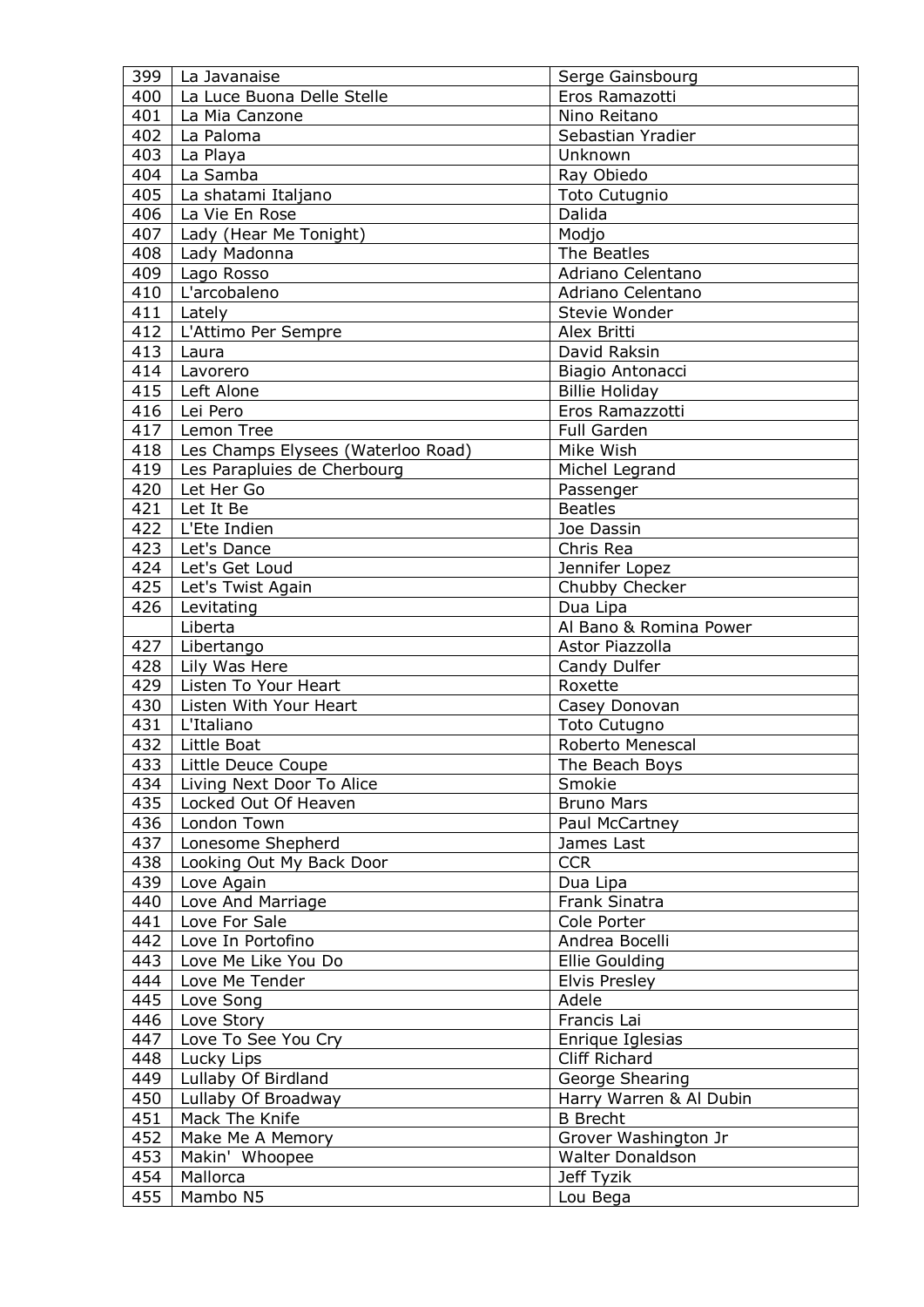| 456 | Man In Motion                              | John Parr                         |
|-----|--------------------------------------------|-----------------------------------|
| 457 | MarH                                       | Nino D'Angelo                     |
| 458 | Mas Que Nada                               | Jorge Ben                         |
| 459 | Maybe                                      | DJ Herzbeat (feat. Sonia Liebing) |
| 460 | Maybe I Maybe You                          | Scorpions                         |
| 461 | Me Muejo De Amor                           | Natalia Oreiro                    |
| 462 | Meditation                                 | Antonio Carlos Jobim              |
| 463 | Mediterrano                                | Mango                             |
| 464 | Memories Of You                            | Eubie Blake & Andy Razaf          |
| 465 | Memory                                     | Andrew Lloyd Webber               |
| 466 | Menta E Rosmarino                          | Zucchero                          |
| 467 | Mercy                                      | Duffy                             |
|     |                                            | Josef Zawinul                     |
| 468 | Mercy Mercy Mercy                          |                                   |
| 469 | Messaggio D'amore                          | Matia Bazar                       |
| 470 | Mi Chico Latino                            | Gerri Halliwell                   |
| 471 | Michelle                                   | The Beatles                       |
| 472 | Midnight Dancer                            | Arabesque                         |
| 473 | Midnight Sun                               | Sonny Burke                       |
| 474 | <b>Missing You</b>                         | Chris De Burgh                    |
| 475 | Mission Impossible                         | Lalo Schifrin                     |
| 476 | Misty                                      | Erroll Garner                     |
| 477 | Moanin'                                    | <b>Bobby Timmons</b>              |
| 478 | Modadji                                    | Dave Grusin                       |
| 479 | Molendo Cafe                               | Mina                              |
| 480 | Moliendo Cafe                              | Julio Iglesias                    |
| 481 | Mon Mec A Moi                              | Patricia Kaas                     |
| 482 | Money Money                                | <b>ABBA</b>                       |
| 483 | Mood Indigo                                | Duke Ellington                    |
| 484 | Moon Blue                                  | Stevie Wonder                     |
| 485 | Moon River                                 | Henry Mancini                     |
| 486 | Moonglow                                   | Will Hadson                       |
| 487 | Moonlight Seranade                         | Glenn Miller                      |
| 488 | Moonlighting                               | Al Jarreau                        |
| 489 | Moonsoon Over Rangoon                      | Alan Minton                       |
| 490 | More                                       | Nino Oliviero                     |
| 491 | More Than Wards                            | Extreme                           |
| 490 | Mornin                                     | Al Jarreau                        |
| 491 | Morning Dance                              | Spyro Gyra                        |
| 492 | Music And Me                               | Michael Jackson                   |
| 493 | Mustang Sally                              | The Commitments                   |
| 494 | My All                                     | Mariah Carey                      |
| 495 | My Cherie Amor                             | Stevie Wonder                     |
| 496 | My Father's Son                            | Joe Cocker                        |
| 497 | My Funny Valentine                         | Richard Rodgers                   |
| 498 | My Heart Will Go On                        | Will Jennings                     |
| 499 | My Little Sister                           | <b>Rik Elings</b>                 |
| 500 | My Ship                                    | Ira Gershwin                      |
| 501 | My Way                                     | Claude Francois                   |
| 502 | Nature Boy                                 | George Benson                     |
| 503 | Near You                                   | Francis Craig                     |
| 504 | Never Change Lovers In The Middle Of Night | Bonny M                           |
| 505 | Never Gonna Give You Up                    | <b>Rick Astley</b>                |
| 506 | New York New York                          | Ebb, Kander                       |
| 507 | Nice Work If You Can Get It                | George Gershwin                   |
| 508 | Nickle Blues                               | Allen Vizzutti                    |
| 509 | Night And Day                              | Cole Porter                       |
| 510 | Night Birds                                | Shakatak                          |
| 511 | Night On Broadway                          | Bee Gees                          |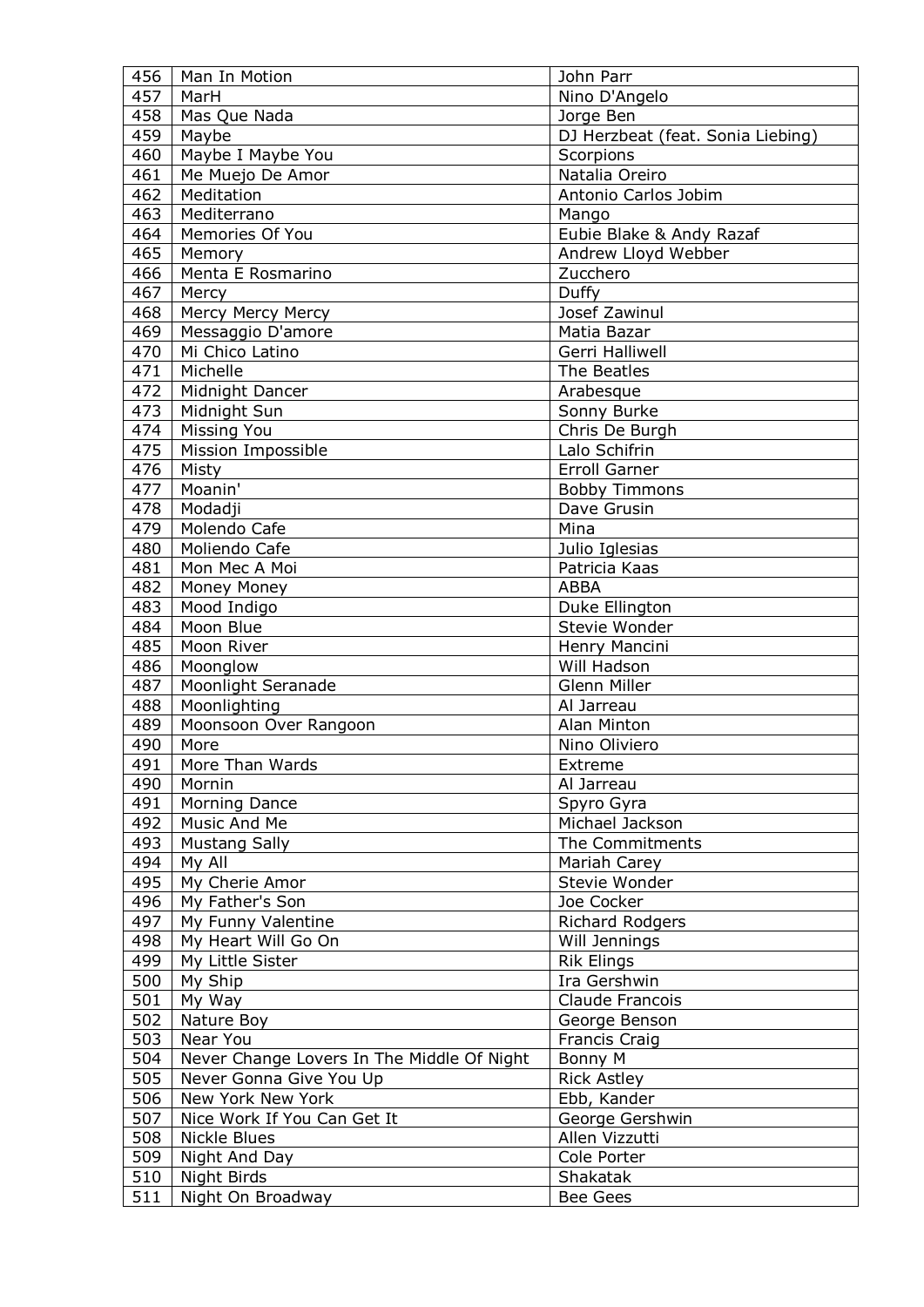| 512 | Nikita                               | Elton John                |
|-----|--------------------------------------|---------------------------|
| 513 | No Me Ames                           | Jennifer Lopez            |
| 514 | No Moon At All                       | David Mann                |
| 515 | Nostalgie                            | Dalida                    |
| 516 | Nostalgie                            | Julio Iglesias            |
| 517 | Nothing Can Come Between Us          | Sade                      |
| 518 | Nothing Gonna Change My Love For You | George Benson             |
| 519 | Notturno                             | M. Zanoni                 |
| 520 | N'oublies Jamais                     | Joe Cocker                |
|     |                                      |                           |
| 521 | Now And Forever                      | <b>Richard Marx</b>       |
| 522 | Now's The Time                       | Charlie Parker            |
| 523 | Nuovieroi                            | Eros Ramazotti            |
| 524 | O cammello 'nnammurato               | Pino Daniele              |
| 525 | O Sole Mio                           | <b>Toto Cutugno</b>       |
| 526 | Ob-La-Di Ob-La-Da                    | The Beatles               |
| 527 | Occhi Di Speranza                    | Eros Ramazzotti           |
| 528 | Oh, Pretty Woman                     | Roy Orbison               |
| 529 | On Green Dolphin Street              | Bronisiau Kaper           |
| 530 | On The Beach                         | Chris Rea                 |
| 531 | On Verra Demain                      | Dany Brillant             |
| 532 | Once A Clean Day                     | Burton Lane               |
| 533 | Once In A While                      | <b>Michael Edwards</b>    |
| 534 | Once Upon A December                 | Aaliyah                   |
| 535 | One Day                              | Gary Moore                |
| 536 | One For My Baby                      | Harrold Arlen             |
| 537 | One Hundred Ways                     | James Ingram              |
| 538 | One Love                             | Shakatak                  |
| 539 | One Moment In Time                   | Whitney Houston           |
| 540 | One More Chance                      | Madonna                   |
| 541 | One Note Samba                       | Antonio Carlos Jobim      |
| 542 |                                      |                           |
|     | Only Trust Your Heart<br>Only You    | Benny Carter              |
| 543 |                                      | Platters                  |
| 544 | Opus One                             | Sy Oliver                 |
| 545 | Orchidea                             | Bertozzi                  |
| 546 | Our Love                             | Al Jarreau                |
|     | 547 Over Now                         | Calvin Harris, The Weeknd |
| 548 | Over The Rainbow                     | Harold Arlen              |
| 549 | Overjoyed                            | Stevie Wonder             |
| 550 | Oye Mi Canto                         | Gloria Estefan            |
| 551 | Parole Parole                        | Mina                      |
| 552 | Pay Pay Pay                          | Adriano Celentano         |
| 553 | Penny Lane                           | The Beatles               |
| 554 | Perdere L'amore                      | Lara Fabian               |
| 555 | Perdido                              | Juan Tizol                |
| 556 | Perfidia                             | Alberto Domínguez         |
| 557 | Pero Me Acuerdo De Ti                | Christina Aguilera        |
| 558 | Petite Fleur                         | Sidney Bechet             |
| 559 | Physical                             | Dua Lipa                  |
| 560 | Pippo                                | Zucchero                  |
| 561 | Please Don't Go                      | Shakatak                  |
| 562 | Please Forgive Me                    | Bryan Adams               |
| 563 | Poinciana                            | Nat Simon                 |
| 564 | Primavera                            | Marina Rei                |
| 565 | Primavera A Sarajevo                 | Ruggeri Enrico            |
| 566 | <b>Private Emotion</b>               | Ricky Martin & Meja       |
| 567 | Promessa                             | Carlotta                  |
| 568 |                                      |                           |
|     | Pui Che Puoi                         | Eros Ramazotti & Cher     |
| 569 | Put It There                         | Paul McCartney            |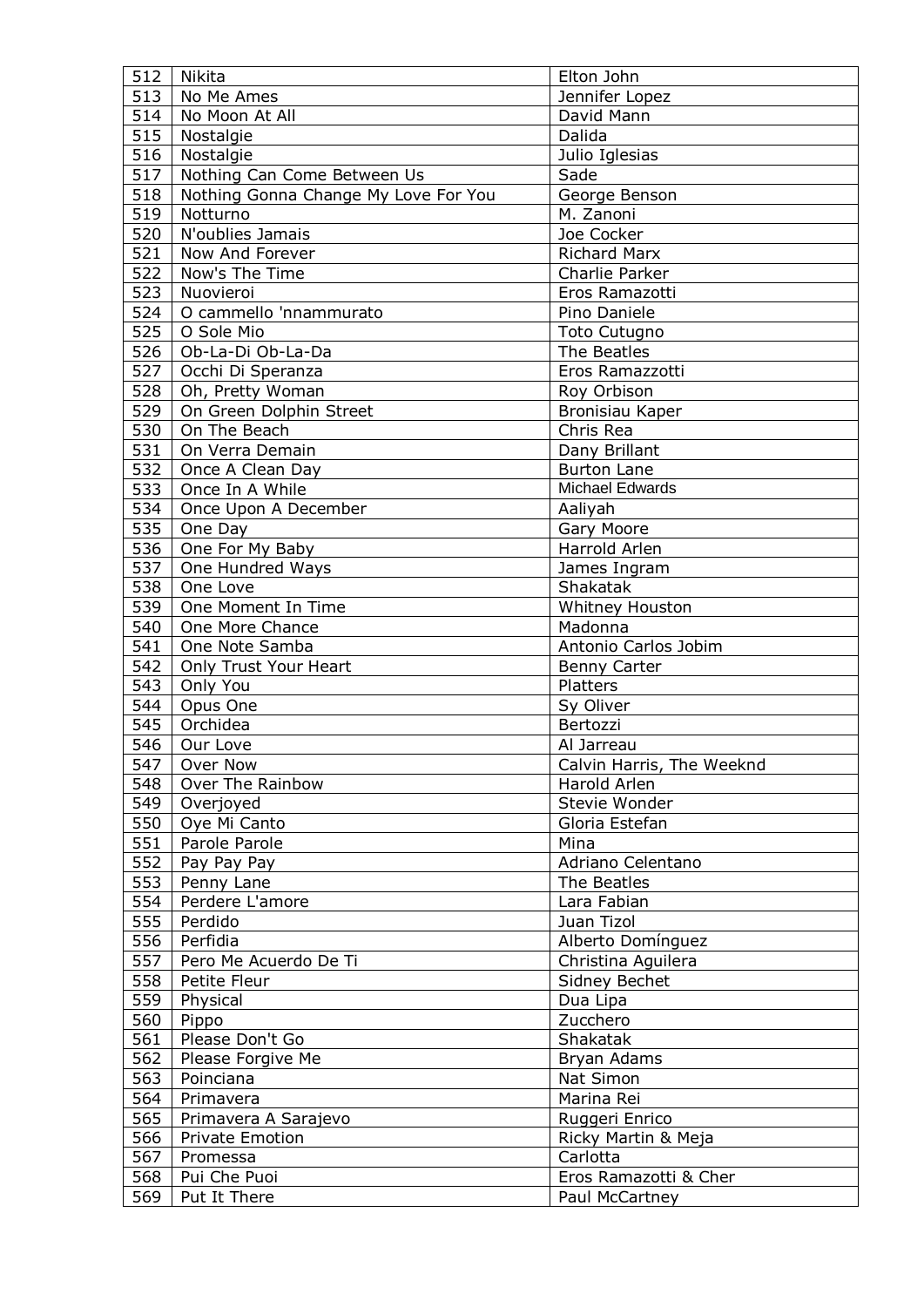| 570 | Put On A Happy Face            | Unknown                         |
|-----|--------------------------------|---------------------------------|
| 571 | Puttin' On The Ritz            | <b>Irving Berlin</b>            |
| 572 | Quando Quando Quando           | <b>Tony Renis</b>               |
| 573 | Querer                         | Francesca Gagnon                |
| 574 | Quizas, Quizas, Quizas         | Osvaldo Farres                  |
| 575 | Rain On Me                     | Lady Gaga & Ariana Grande       |
| 576 | Reality                        | <b>Richard Sanderson</b>        |
| 577 | Recado                         | Dijalma Ferreua                 |
| 578 |                                |                                 |
|     | Red Sails In The Sunset        | Nat King Cole                   |
| 579 | Release Me                     | Eddie Miller                    |
| 580 | Rhythm & Business              | Tower Of Power                  |
| 581 | Rhythm Divie                   | Enroque Iglesias                |
| 582 | <b>Right Here Waiting</b>      | <b>Richard Marx</b>             |
| 583 | Road To Hell                   | Chris Rea                       |
| 584 | Rolling In The Deep            | Adele                           |
| 585 | Roof Garden                    | Al Jarreau                      |
| 586 | Round Midnight                 | <b>Thelonious Monk</b>          |
| 587 | Run To You                     | Whitney Houston                 |
| 588 | S Wonderful                    | George Gershwin                 |
| 589 | Sacrifice                      | Elton John                      |
| 590 | Sailing                        | Rod Stewart                     |
| 591 | Sally G                        | Paul McCartney                  |
| 592 | Salut                          | Joe Dassin                      |
| 593 | Satin Doll                     | Duke Ellington                  |
|     |                                |                                 |
| 594 | Save The Last Dance For Me     | Michael Buble                   |
| 595 | Saving All My Love For You     | Whitney Houston                 |
| 596 | Say You, Say Me                | Lionel Richie                   |
| 597 | Se Una Donna Se Ne Va          | <b>Toto Cutugno</b>             |
| 598 | Sealed With A Kiss             | Jason Donovan                   |
| 599 | Secret Dream                   | Allen Vizzutti                  |
| 600 | Secret Love                    | Robert Martin                   |
| 601 | See You Later Alligator        | <b>Bill Haley</b>               |
| 602 | Senorita                       | Shawn Mendes & Camila Cabello   |
| 603 | September                      | Earth, Wind & Fire              |
| 604 | Set Fire To The Rain           | Adele                           |
|     | 605   Sex Bomb                 | Tom Jones                       |
| 606 | Shape Of My Heart              | Sting                           |
| 607 | <b>Shattered Dreams</b>        | Johnny Hates Jazz               |
| 608 | She                            | Elvis Costello                  |
| 609 | She Will Be Loved              | Maroon 5                        |
| 610 | Shivers                        | Ed Sheeran                      |
| 611 | Sing Sing Sing                 | Louis Prima                     |
| 612 | Singin In The Rain             | A Freed                         |
| 613 | Sir Duke                       | Stevie Wonder                   |
|     |                                |                                 |
| 614 | Sittin' On The Dock Of The Bay | Steve Cropper, Otis Redding     |
| 615 | Skyfall                        | Adele                           |
| 616 | Smile                          | Rod Stewart                     |
| 617 | Smoke Gets In Your Eyes        | Jerome Kern                     |
| 618 | Smooth Operator                | Karen Souza                     |
| 619 | So Nice                        | Marcos Valle                    |
| 620 | Somebody Loves Me              | George Gershwin                 |
| 621 | Someone To Watch Over Me       | George Gershwin                 |
| 622 | Someone You Loved              | Lewis Capaldi                   |
| 623 | Somethin Stupid                | Robbie Williams & Nicole Kidman |
| 624 | Sometimes                      | <b>Britney Spears</b>           |
| 625 | Sometimes When We Touch        | Don Hill                        |
| 626 | Somewhere My Love              | Maurice Jarre                   |
| 627 | Song Of The Jet                | Antonio Carlos Jobim            |
|     |                                |                                 |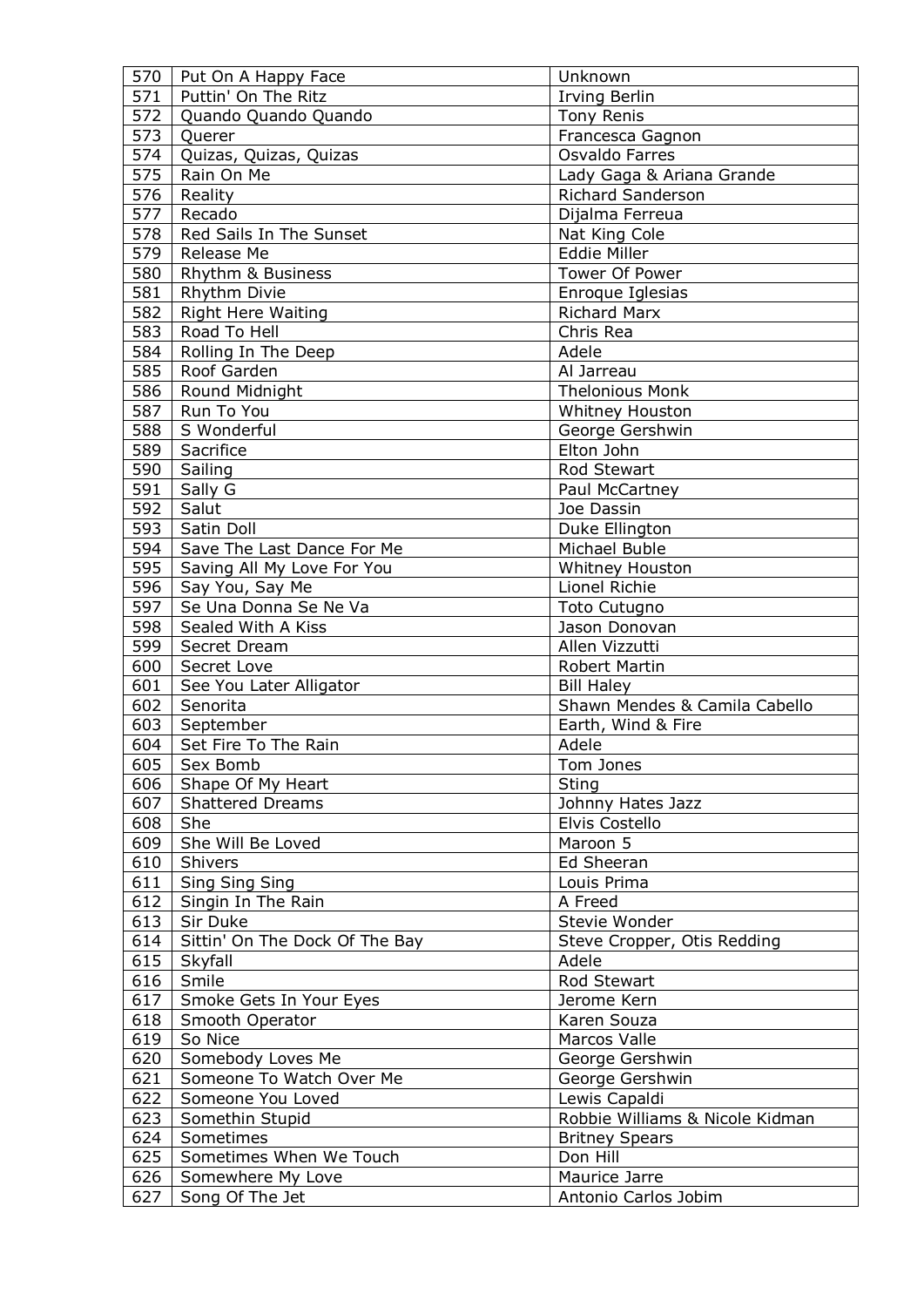| 628 | Sorry Seems To Be The Hardest Word   | Elton John                 |
|-----|--------------------------------------|----------------------------|
| 629 | SOS                                  | <b>ABBA</b>                |
| 630 | Soul Bossa Nova                      | Quincy Jones               |
| 631 | Soul Shadows (San-Francisco Morning) | The Crusaders              |
| 632 | Sous Le Ciel De Paris                | <b>Hubert Giraud</b>       |
| 633 | Soy Lo Que Me Das                    | Chenoa                     |
| 634 |                                      |                            |
|     | Spaghetti A Detroit                  | Fred Bongusto              |
| 635 | Spanish Eyes                         | Bert Kaempfert             |
| 636 | Spanish Guitar                       | Toni Braxton               |
| 637 | Speak Softly Love                    | Nino Rota                  |
| 638 | Speak To Me                          | Michael Franks             |
| 639 | Splanky                              | Neal Hefti                 |
| 640 | St. Vitus Dance                      | Horace Silver              |
| 641 | Steel Loving You                     | Scorpions                  |
| 642 | Still Got The Blues                  | Gary Moore                 |
| 643 | Still In Love With You               | No Angels                  |
| 644 | Stoney End                           | Barbra Streisend           |
| 645 | Stranger On The Shore                | Acker Bilk                 |
| 646 | Strangers In The Night               | Bert Kaempfert             |
| 647 | <b>Street Life</b>                   | The Crusaders              |
| 648 | Strike Up The Band                   | George Gershwin            |
| 649 | Stuck On You                         | <b>Elvis Presly</b>        |
| 650 | Stumblin In                          | Chris Norman & Sizi Quatro |
| 651 | Suddenly                             | <b>Billy Ocean</b>         |
| 652 | Sugar                                | Maroon 5                   |
| 653 | Summertime                           |                            |
|     |                                      | George Gershwin            |
| 654 | Sunny (remix)                        | Boney M                    |
| 655 | Sunshine Reggae                      | Laid Back                  |
| 656 | Superstition                         | Stevie Wonder              |
| 657 | Surfin USA                           | The Beach Boys             |
| 658 | Susanna                              | Toni Esposito              |
| 659 | Sway                                 | Michael Buble              |
| 660 | Swear It Again                       | Westlife                   |
| 661 | Sweet Georgia Brown                  | Maceo Pinkard              |
| 662 | Sweet Summer Day                     | Chris Rea                  |
| 663 | <b>Tainted Love</b>                  | Karen Souza                |
| 664 | <b>Take Five</b>                     | Paul Desmond               |
| 665 | Take Me Home, Country Roads          | <b>B.</b> Danoff           |
| 666 | Take My Breath Away                  | <b>Berlin</b>              |
| 667 | Take The Long Way Home               | Supertramp                 |
| 668 | Tant Quil Y Aura Des Femmes          | Dany Brillant              |
| 669 | Tea For Two                          | Vincent Youmans            |
| 670 | Tears In Heaven                      | Eric Clapton               |
| 671 | Tennesse Waltz                       | Patti Page                 |
| 672 | Tequila                              | Chuck Rio                  |
| 673 | That Day Is Done                     | Paul McCartney             |
| 674 | That Ole Devil Called Love           | Doris Fisher               |
|     |                                      |                            |
| 675 | That's How the Good Lord Works       | Kanye West                 |
| 676 | That's Life                          | Frank Sinatra              |
| 677 | That's What Friend Are For           | Burt Bacharach             |
| 678 | That's What I Like About You         | Trisha Yearwood            |
| 679 | The Best                             | Tina Turner                |
| 680 | The Blue Café                        | Chris Rea                  |
| 681 | The Color Of The Night               | Lauren Christy             |
| 682 | The Dream                            | David Sanborn              |
| 683 | The First Cut Is The Deepest         | Rod Stewart                |
| 684 | The Girl From Ipanema                | Antonio Carlos Jobim       |
| 685 | The Greatest Love Of All             | Whitney Houston            |
|     |                                      |                            |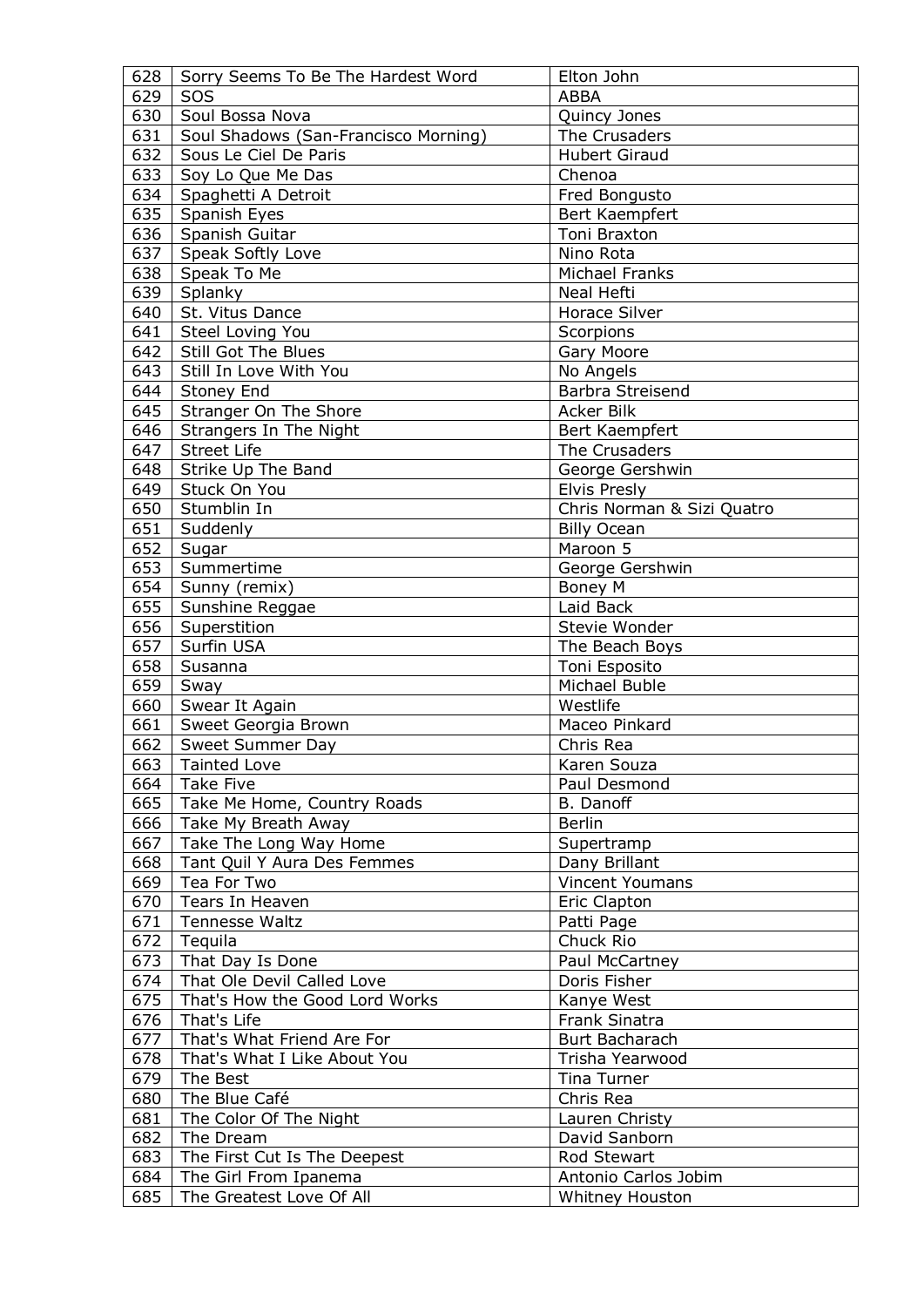| 686 | The House Of The Rising Sun         | Animals                      |
|-----|-------------------------------------|------------------------------|
| 687 | The Lady In Red                     | Chris De Burgh               |
| 688 | The Man Who Sold The World          | David Bowie                  |
| 689 | The Most Beautiful Girl In The Word | <b>Frank Sinatra</b>         |
| 690 | The One                             | Elton John                   |
| 691 | The Reason                          | Celine Dion                  |
| 692 | The Rhythm of the Night             | Groove Da Praia              |
| 693 | The Shadow Of Your Smile            | Johnny Mandel                |
|     |                                     |                              |
| 694 | The Sound Of Silence                | Paul Simon                   |
| 695 | The Twist                           | Hank Ballard                 |
| 696 | The Way We Were                     | <b>Barbra Streisand</b>      |
| 697 | The Way You Look Tonight            | Jerome Kern                  |
| 698 | The Wind Beneath My Wings           | <b>Bette Midler</b>          |
| 699 | The Windmills Of Your Mind          | Michel Legrand               |
| 700 | This Love                           | Maroon 5                     |
| 701 | This Masquerade                     | Leon Russell                 |
| 702 | This Song                           | 2AM                          |
| 703 | Through The Rain                    | Mariah Carey                 |
| 704 | Till There Was You                  | Meredith Willson             |
| 705 | Time Love                           | Don Grusin                   |
| 706 | To Fall In Love Again               | Jessica Simpson              |
| 707 | To Love Somebody                    | <b>Bee Gees</b>              |
| 708 | Toccata                             | Gaston Rolland               |
| 709 |                                     | Unknown                      |
|     | Together                            |                              |
| 710 | Tomorrow                            | Bob Baker with Rick Bennett  |
| 711 | Too Much                            | Spice Girls                  |
| 712 | Too Much Heaven                     | <b>Bee Gees</b>              |
| 713 | Top Of The World                    | Carpenters                   |
| 714 | Touch By Touch                      | Joy                          |
| 715 | Tre Settimaneda Da Raccontare       | Fred Bongusto                |
| 716 | Tu vuo fa l'americano               | Dany Brillant                |
| 717 | Tuxedo Junction                     | <b>Erskine Hawkins</b>       |
| 718 | Twist In My Sobriety                | Tanita Tikaram               |
| 719 | Un Altro Amore                      | Gino Paole                   |
| 720 | Un' Estate Fa                       | Mina                         |
|     | 721   Una Rotonda Sul Mare          | Fred Bongusto                |
| 722 | Un'altra Te                         | Eros Ramazzotti              |
| 723 | Unbreak My Heart                    | Toni Braxton                 |
| 724 | Under Your Spell                    | Shakatak                     |
| 725 | Underneath Your Clothes             | Shakira                      |
|     | Undun                               |                              |
| 726 |                                     | <b>Steve Cole</b>            |
| 727 | Une Fille Comme Ca                  | Dany Brillant                |
| 728 | Une Vie D'amour                     | Charles Aznavour             |
| 729 | Unfaithful                          | Rihanna                      |
| 730 | Unforgatable                        | Nat King Cole                |
| 731 | Up Where We Belong                  | Joe Cocker & Jennifer Warnes |
| 732 | <b>Uptown Blues</b>                 | Jeff Tyzik                   |
| 733 | Vacanze Romane                      | Matia Bazar                  |
| 734 | Versace On The Floor                | Bruno Mars vs David Guetta   |
| 735 | Viento e Terra                      | Pino Daniele                 |
| 736 | Village Place                       | Allen Vizzutti               |
| 737 | Virtual Insanity                    | Jamiroquai                   |
| 738 | Viva La Vida                        | Coldplay                     |
| 739 | Volare                              | Dean Martin                  |
| 740 | Volvere Junto A Ti                  | Laura Pausini                |
| 741 | Waiting For The Night               | Victor Lazlo                 |
|     | Wake Me Up                          | Avicii                       |
| 742 |                                     |                              |
| 743 | Walk Of Life                        | Dire Straits                 |